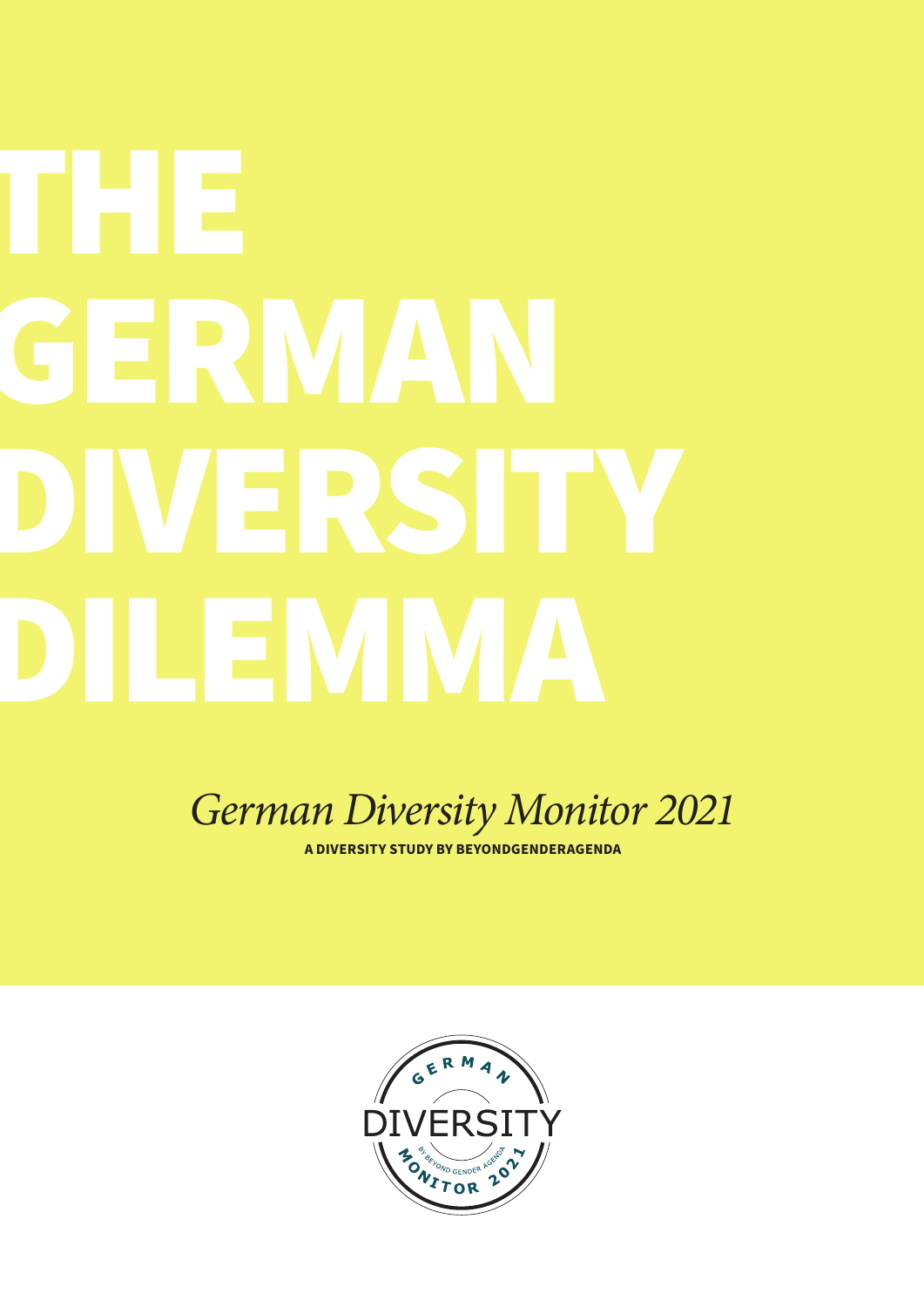# **TABLE OF CONTENTS**

### **TWO STEPS FORWARD, ONE STEP BACK:**

|--|--|

### **STATUS QUO:**

|--|--|--|--|--|--|

### **RANKING:**

*Discrimination of Individual Diversity Dimensions .......................... Page 08*

### **GENDER:**

| Male Defies Legal |  |
|-------------------|--|
|                   |  |

### **LGBT+:**

 *Pale Facts Behind Colorful Rainbow Flag ........................................ Pages 11-12*

### **DISABILITY:**

 *Descent Into Insignificance ................................. Pages 13-14*

### **RESOLUTION:**

*Escaping the Diversity Dilemma .............................................................. Page 15*

### **STATEMENTS:**

|--|--|--|

### **ABOUT THE GERMAN DIVERSITY MONITOR:***..... Page 17*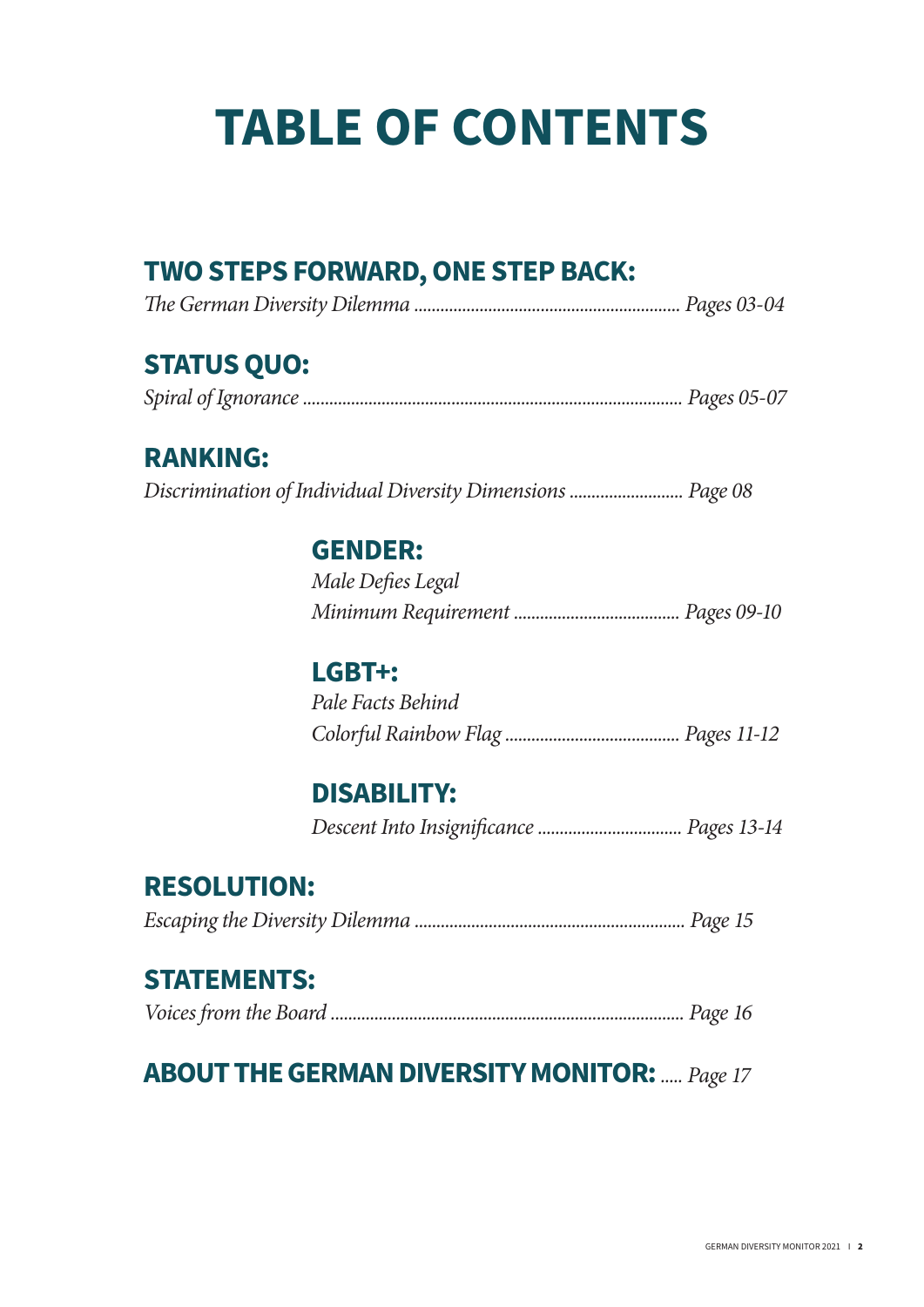# **THE GERMAN DIVERSITY DILEMMA**



Due to the pandemic, the failures of German companies in the area of diversity have come much more into the focus of the general public. Therefore, the apparent inequality of opportunities for people with disabilities, of different genders, ages, sexual orientations and gender identities, as well as cultural and social backgrounds, once again significantly increases the pressure on companies to change. Equity, diversity, and inclusion are being demanded more and more intensively, leading companies to engage in pronounced diversity actionism. For example, women's quotas are published, rainbow flags are waved, and Diversity Weeks are held in a way that is noticeable to the public. As pleasant as this intensified commitment to diversity by the German industry is, the title of the German Diversity Monitor 2020 still applies: "In German companies, diversity is more lip service than reality".

If you compare last year's results with this year's, you quickly come to the conclusion that despite positive developments in individual companies or in individual diversity dimensions, overall, there is a diversity standstill in the German economy. Two small steps forward in one place almost always mean a big step back in another. The German economy is therefore currently stuck in a **DI-VERSITY DILEMMA.** Rainbow marketing and lip service are no longer enough for stakeholders. Instead, they expect words to finally be followed by actions.

From the perspective of many top managers, they are thus faced with a choice between two equally difficult challenges. While, on the one hand, the necessary diversity transformation is a cost-intensive and tedious feat for the entire organization, the inevitable consequence of deciding against it is that companies will not be able to compete in the intensified competition for talents, innovations, and the urgently needed answers to the major economic challenges of our time. Thus, the choice is between profound change, which puts processes, acting persons and established structures equally to the test, and ignoring the potential of diversity as a critical economic factor. The latter will most likely drag companies into the **SPIRAL OF IGNORANCE.**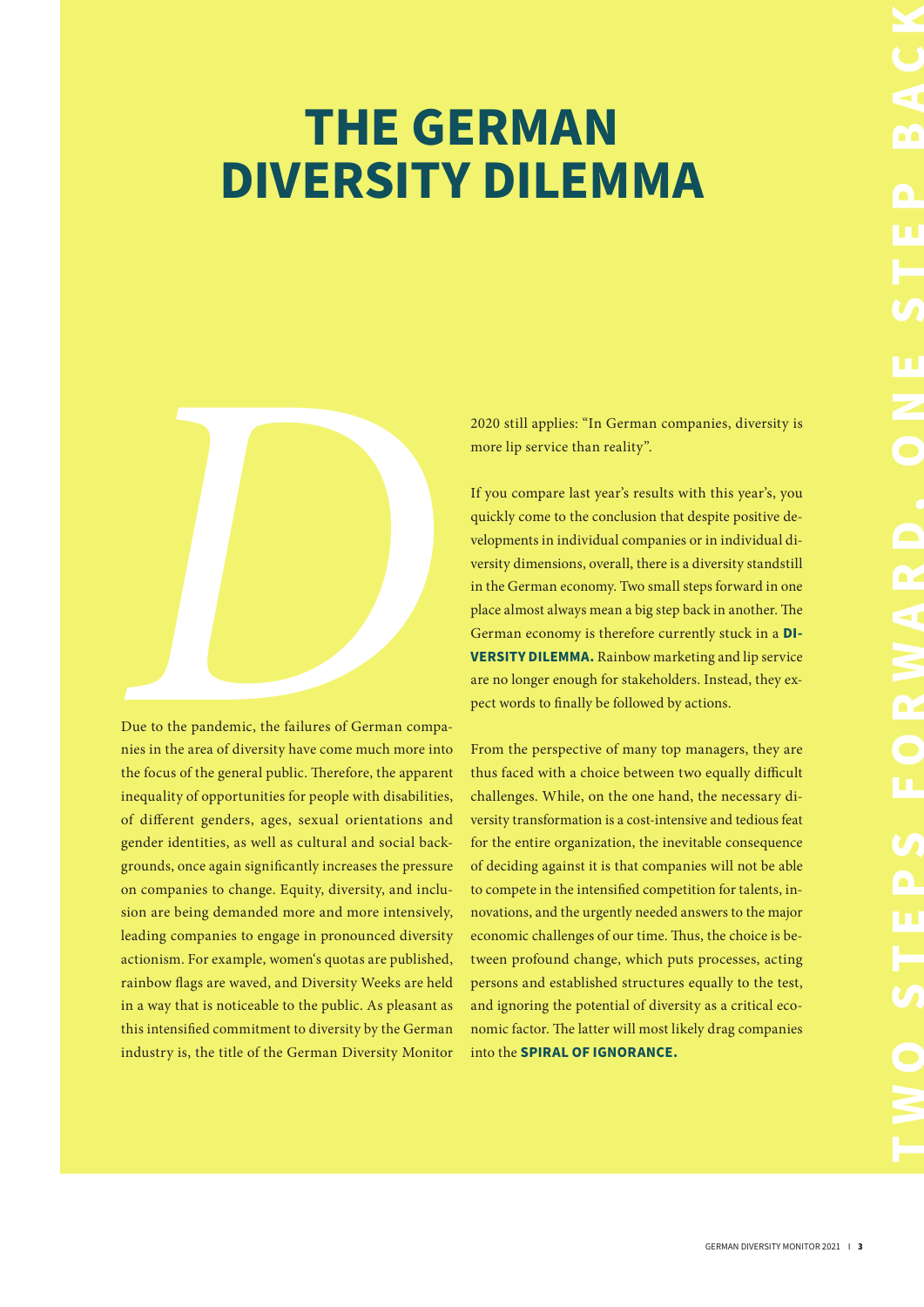The good news: Courageous corporate leaders who are willing to align their companies with a future-oriented approach can resolve the diversity dilemma and thus fully exploit the potential of diversity as an economic success factor.

The results of this year's German Diversity Monitor show the standstill in diversity and highlight the risks companies run if they ignore diversity as an economic success factor and thus are in danger of slipping into the spiral of ignorance. Furthermore, we identify a clear relevance gap between the various diversity dimensions, which leads to the **DISCRIMINATION OF INDIVIDUAL DIMEN-SIONS.**

Therefore, this year we are paying particular attention to the developments in the dimensions **GENDER, LGBT+**  (Lesbian, Gay, Bisexual, Transgender and Other), and **DISABILITY**. Regarding these three diversity dimensions, the changes compared to the previous year were particularly impressive.

- *→ Board members in the DAX remain male despite the legal minimum requirement. The expansion to 40 companies in the German share index has even intensified the dominance of male board members.*
- *→ There is a large gap between communicated ambition and actual implementation when it comes to the diversity dimension* **LGBT+***. Companies present themselves extensively in rainbow colors, but the measures to support this target group remain far below expectations.*
- *→ The sad taillight this year is the diversity dimension* **Disability***. People with disabilities are commonly not the focus of German companies' commitment to diversity, but they are currently being hit particularly hard. The decrease in the relevance of the diversity dimension*  **Disability** *is like a descent into insignificance.*

#### *About BeyondGenderAgenda*

*BeyondGenderAgenda has set itself the goal of securing and expanding the international competitiveness of German business in the long term by integrally anchoring Diversity, Equity & Inclusion (DE&I) in the DNA of listed and medium-sized companies.*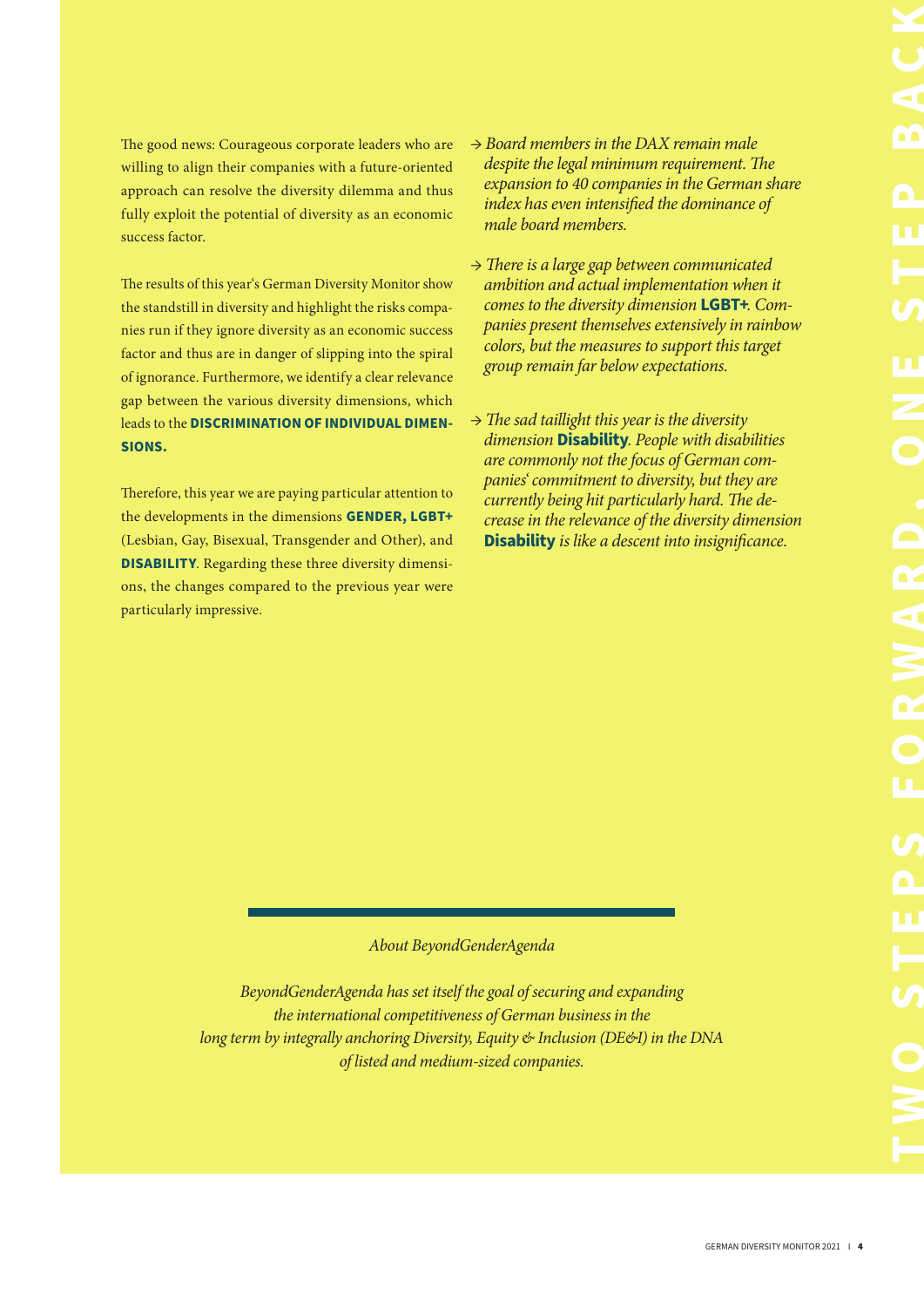# **SPIRAL OF IGNORANCE**



In insufficient understanding of diversity is of-<br>ten the trigger for a SPIRAL OF IGNORANCE<br>and can lead to wrong business decisions. The<br>lack of recognition of DIVERSITY AS AN ECONOMIC ten the trigger for a S**PIRAL OF IGNORANCE**  and can lead to wrong business decisions. The lack of recognition of **DIVERSITY AS AN ECONOMIC SUCCESS FACTOR** results, for example, in diversity not being made an **EXECUTIVE RESPONSIBILITY**, in insufficient **PERSONNEL AND FINANCIAL RESOURCES**, and in the failure to establish a **SUCCESS MEASUREMENT OF KEY PERFORMANCE INDICATORS (KPI MANAGE-MENT)** and an **INCLUSIVE WORK ENVIRONMENT**. Once

increasingly difficult for companies to resolve their **DI-VERSITY DILEMMA**.

*Only 26 % of all companies make DIVERSITY an EXECUTIVE RESPONSIBILITY*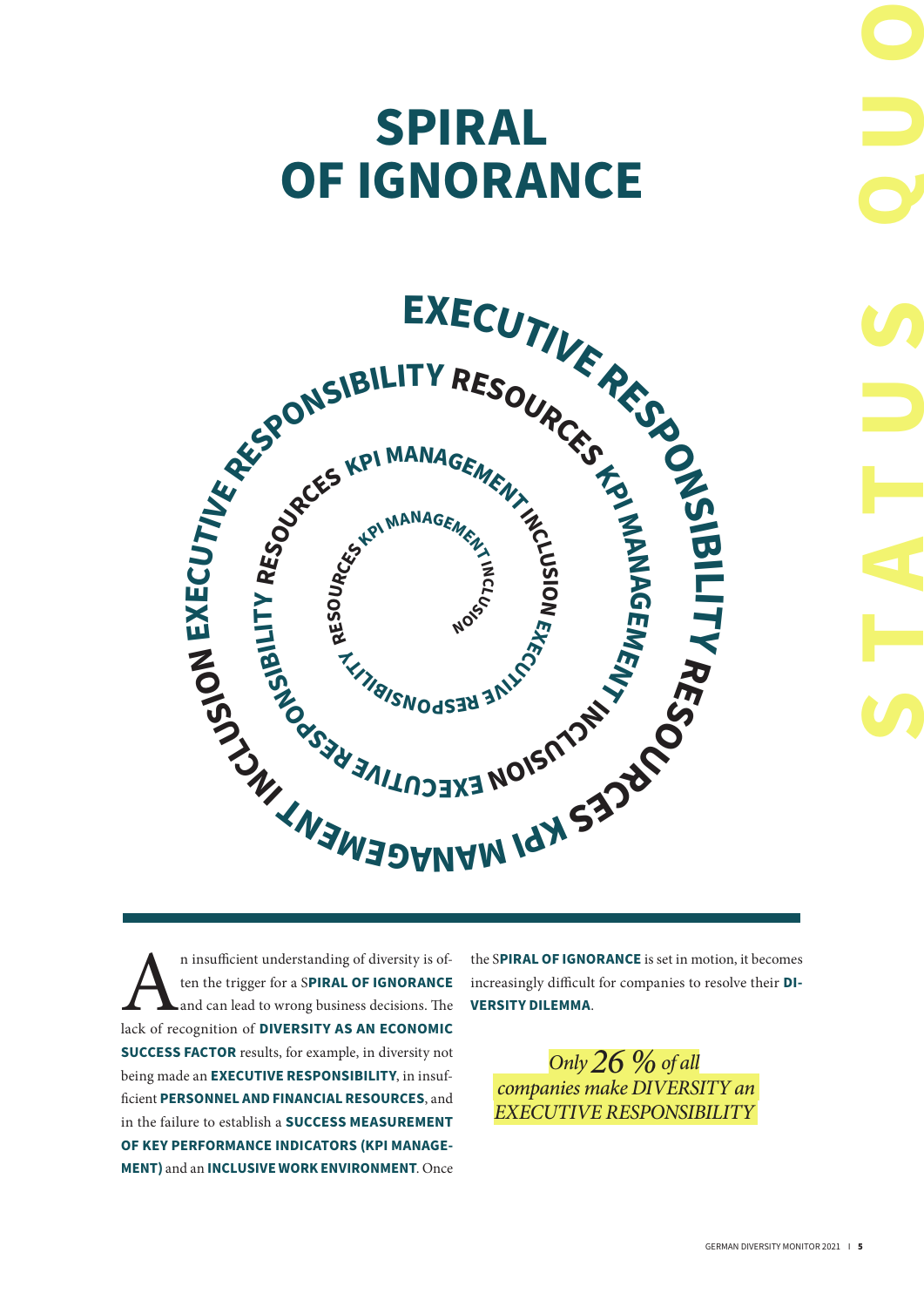**EXECUTIVERESP RE** $\boldsymbol{s}$ **OUR R**<br>EXPANDING TO APPROVE **<sup>C</sup>N<sup>I</sup> <sup>T</sup>NE <sup>M</sup><sup>E</sup> BOOM ALLOWS AND RESOURCE AND RESIDENCE AND RESOURCE AND RESOURCE AND RESOURCE AND RESOURCE AND RESOURCE AND RE <sup>E</sup>REV<sup>I</sup> <sup>T</sup><sup>U</sup> CONTRACT AND MANAGEMENT ACCESS AND RESIDENCE CAR AND RESIDENCE CAR AND RESIDENCE CAR AND RESIDENCE CAR AND STRATEGY <sup>B</sup><sup>I</sup> <sup>S</sup>NOP<sup>S</sup>** Communication

With the recognition of diversity as an economic factor critical to success, the question arises as to how responsibility for diversity is anchored. In the respondent companies, only a good quarter of the people responsible for diversity are on the board or in management. However, the organizational anchoring of responsibility at the remaining 74 % of the companies surveyed makes it clear that diversity is not yet an **EXECUTIVE RESPONSIBILITY** and that the role of CEOs, which is critical to success, is not recognized.

### *70 % of companies do not provide a diversity budget*

If the responsibility for diversity does not lie with top management, the financial and human resources required to manage diversity in the company pose a challenge. Among the companies surveyed that attribute medium importance to diversity, 86 % do not provide a budget. Even among those who ascribe high importance to diversity, more than half (52 %) do not allocate a budget for diversity measures! Nevertheless, more than 75 % of the surveyed companies allocate their diversity budgets centrally, which at least makes it easier to plan measures.

Furthermore, it is evident that less than 5 % of the companies have a dedicated budget for various diversity dimensions. This bears the risk that the overall budget will mainly be invested in one dimension and that others will be funded insufficiently or not at all.

> *Only just under 20 % of companies with a responsible person for diversity have a 100 % DIVERSITY POSITION*

In most of the companies surveyed, no **PERSONAL RE-SOURCES** are used to anchor diversity in the corporate organization and culture in the long term. If human resources are available, these are usually limited. 76 % of the companies surveyed do not have an independent organizational unit to promote diversity. The persons responsible for diversity often have to perform the associated tasks in addition to their actual work. In 22 % of the companies, less than a quarter of their working time is available for diversity issues.

#### *84 % of the companies use their diversity budget for recruiting purposes*

The budget allocated to diversity measures is used by 84 % of the companies for recruiting purposes. A one-sided use of financial resources can lead to the neglect of essential diversity measures, such as the establishment of an inclusive work environment. However, the full potential of diversity can only be realized if the company invests specifically in measures to establish an inclusive work environment.

**STATUS** 

**U O**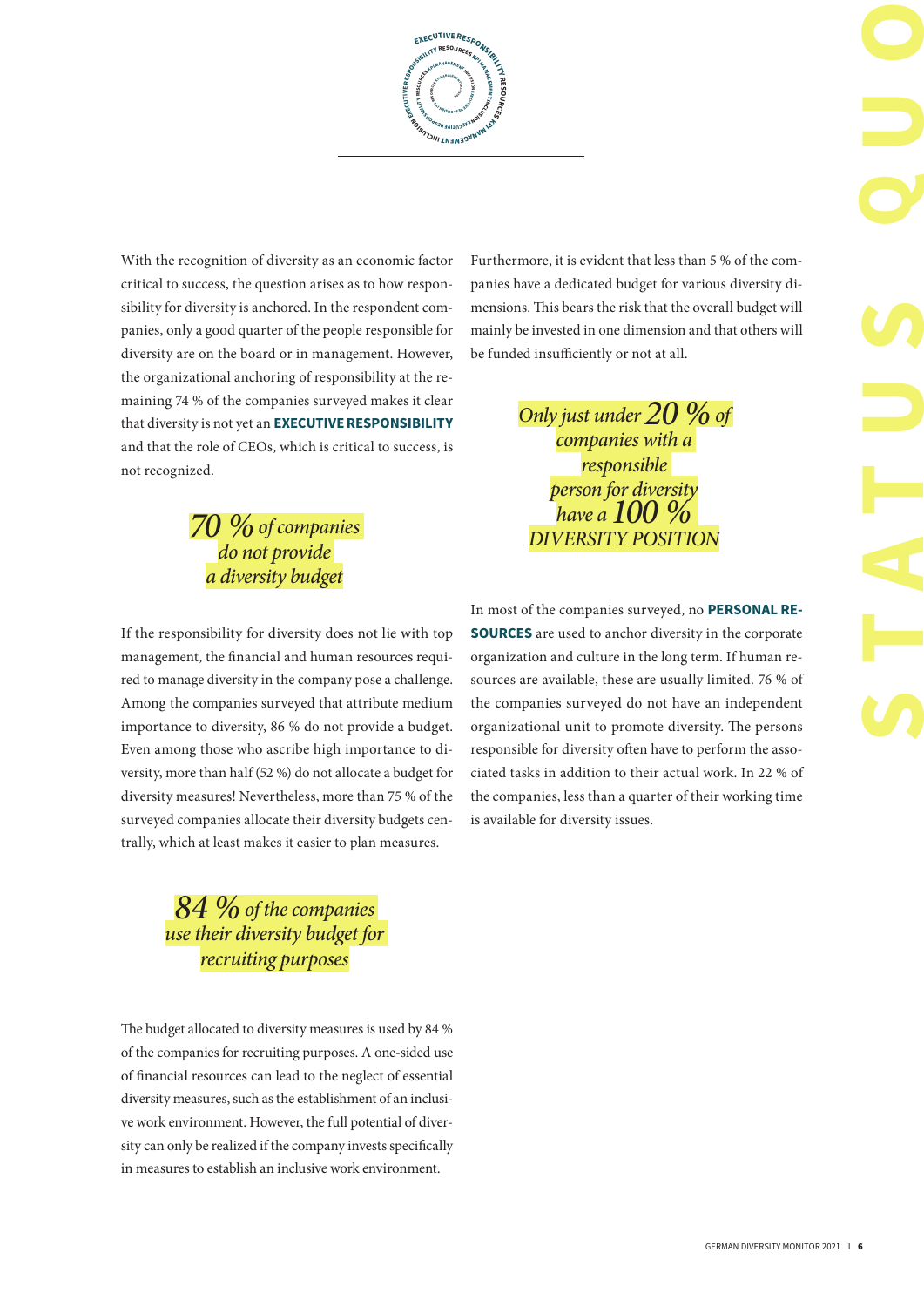**R R**<br>EXPANDING TO APPROVE **<sup>C</sup>N<sup>I</sup> <sup>T</sup>NE <sup>M</sup><sup>E</sup> BOOM ALLOWS AND RESOURCE AND RESIDENCE AND RESOURCE AND RESOURCE AND RESOURCE AND RESOURCE AND RESOURCE AND RE <sup>E</sup>REV<sup>I</sup> <sup>T</sup><sup>U</sup> CONTRACT AND MANAGEMENT ACCESS AND RESIDENCE CAR AND RESIDENCE CAR AND RESIDENCE CAR AND RESIDENCE CAR AND STRATEGY <sup>B</sup><sup>I</sup> <sup>S</sup>NOP<sup>S</sup>** Communication

**EXECUTIVE RESPONS** 

**RE** $\boldsymbol{s}$ **OU**

*For 88 % of the companies, diversity has an economic added value – but only 26 % have established a performance measurement to prove this*

For the success of diversity management, in addition to anchoring responsibility correctly and providing adequate resources, it is also essential that ambitious KPIs are defined early on, targets are set, and appropriate performance measurement is established. While more than three quarters (88 %) of the respondent companies currently state that diversity contributes to the development of new target groups, only less than one third of the companies surveyed track the impact of diversity. As a result, it is not possible for companies to record the contribution of diversity to success and thus to recognize its true potential.

*Over 50 % of the companies have no systematic data management and hence 0 % transparency*

Systematic internal data management is carried out in less than half of the companies studied and varies greatly between the dimensions. Only around one third of the companies surveyed state that they carry out systematic internal data management for the diversity dimension **DISABILITY**. For the dimension **GENERATION**, it is only 27 %. For the dimensions **LGBT+** and **SOCIAL MOBILITY**, less than 20 % of the companies perform data management.

Around 50 % state that they have no knowledge of whether the members of corporate management belong to the diversity dimensions **LGBT+, DISABILITY** and **SOCIAL MOBILITY**. Thus, even at the top management level, only data on the dimensions **GENDER, GENERATION** and **ETHNICITY** are available. However, comprehensive transparency on diversity at all levels is essential to be able to realize the potential of diversity in the company.

**BEYOND GENDER** 

The fact that diversity is more than a social development and plays a significant role in companies is still a rather new insight in Germany. Although diversity is now acknowledged to have economic benefits, it has yet to be fully recognized as an economic success factor and to be firmly anchored in top management. For companies, it is an ever-increasing challenge to reflect the social structure in the workforce. If this is not achieved, it will become more and more difficult to recruit employees in a targeted manner, to appeal to consumers or even to satisfy shareholders. The risk of a loss of trust on the part of stakeholders must be vigorously averted. Therefore, companies must resolutely counteract the **SPIRAL OF IGNORANCE** by questioning established structures and processes, making diversity a top priority, tracking it within the company, providing appropriate financial and human resources, deriving targeted and measurable KPIs, and creating an inclusive work environment.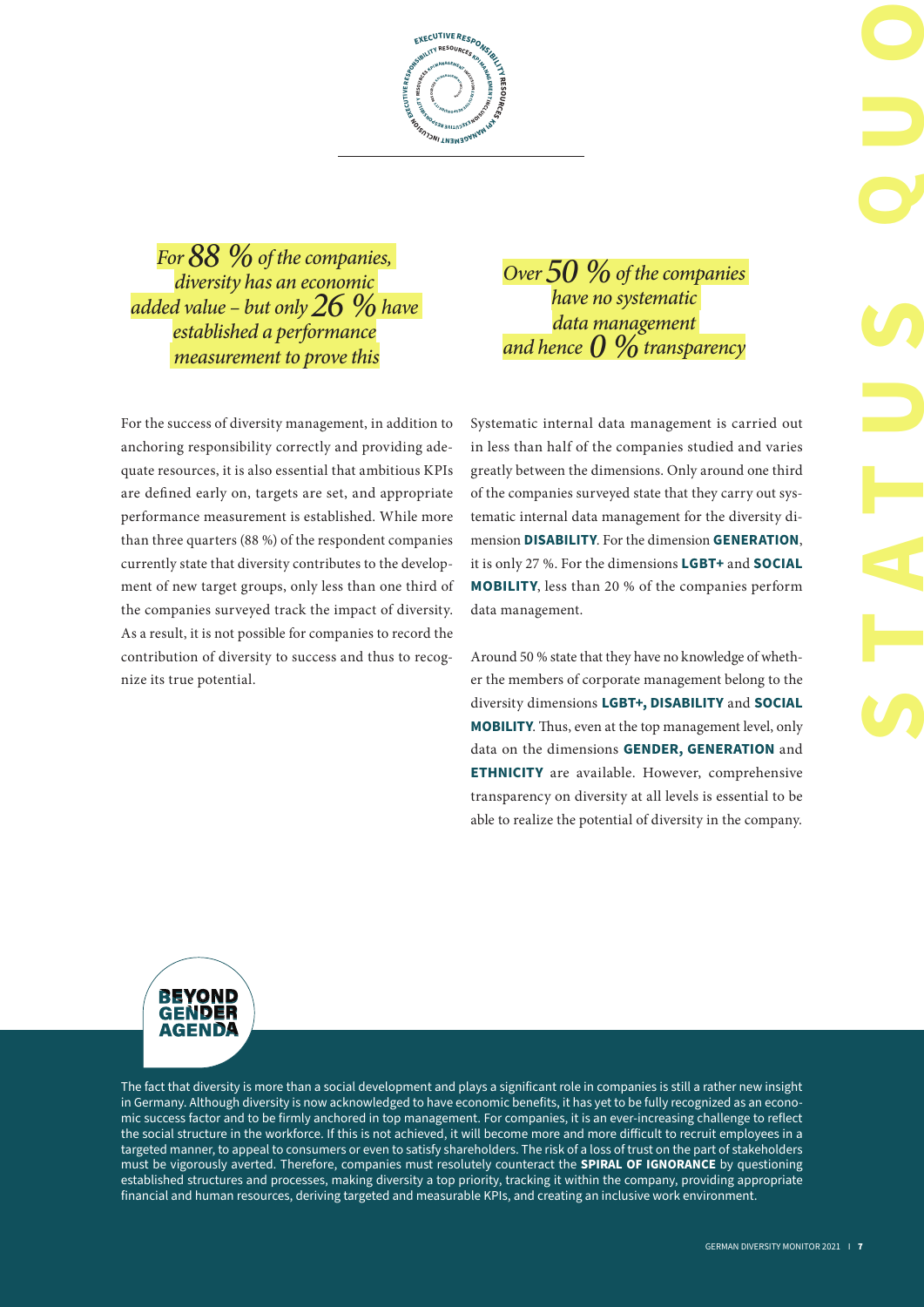# **DISCRIMINATION OF INDIVIDUAL DIVERSITY DIMENSIONS**

The question of the respective relevance of certain diversity dimensions in companies results in a clear ranking<sup>1</sup>:<br>**GENDER DIVERSITY** is by far in the lead. On the one diversity dimensions in companies results in a clear ranking<sup>1</sup>:

hand, this is based on the fact that discrimination against the dimension **GENDER** affects half of humanity and thus the largest group. On the other hand, this is due to the legal regulation for companies (FüPoG II), which strongly shapes the public and political discourse.

**GENERATION AND ETHNICITY** are in the middle of the relevance scale for the diversity dimensions. However, the relatively high relevance of these two dimensions is not reflected in the composition of the board committees. For example, the age range on the boards of DAX 40, MDAX and SDAX was constant at around ten years between 2015 and 2020.\*

In addition, almost 60 % of these boards still have no member with roots outside the DACH region in their ranks.\* The diversity dimensions **DISABILITY, LGBT+** and **SOCIAL MOBILITY** are at the bottom of the relevance ranking. The fact that the diversity dimension **SOCIAL MOBILITY** has not yet established itself is because it is relatively new. Its low relevance is therefore no surprise. On the other hand, the low relevance of **LGBT+** is surprising as it is in strong discrepancy to the presence in marketing and communication of companies. The fact that in

Germany the statutory hiring quota of 5 % people with disabilities can easily be circumvented by a relatively low compensation payment explains the low relevance of the diversity dimension **DISABILITY**.



**BEYOND GENDER** AGENDA

The assessment of the relevance of individual diversity dimensions shows that diversity in German companies is a development forced from the outside and does not result from a holistic understanding of diversity. A change usually arises through legal regulation and public pressure, which is clear from the example of gender diversity and FüPoG II. As positive as it is that more women are occupying board positions in this way, the **DISCRIMINATION OF INDIVIDUAL DIVERSITY DIMENSIONS** through a one-sided focus on the dimension **GENDER** is not very promising from an entrepreneurial perspective.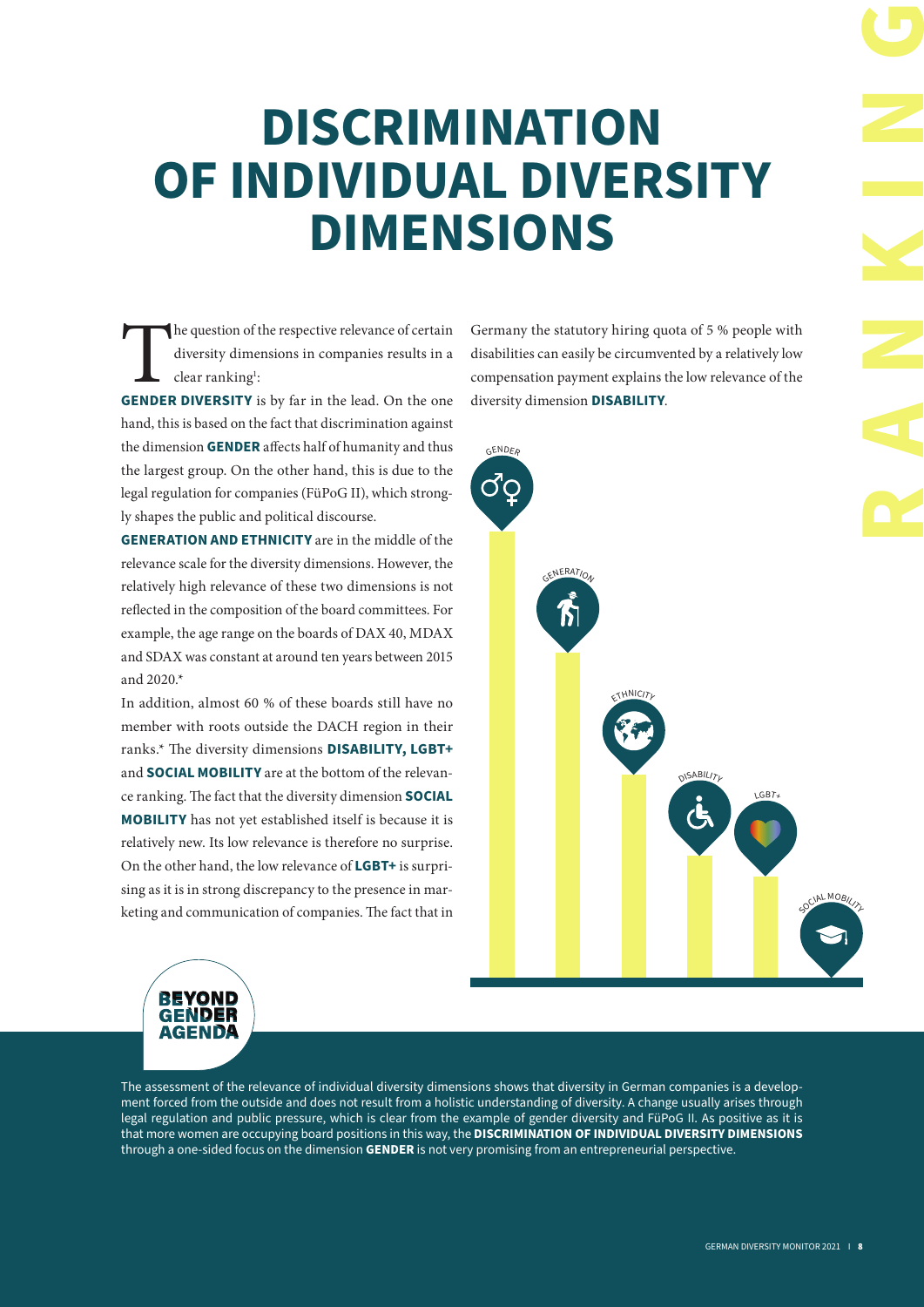# **MALE DEFIES LEGAL MINIMUM REQUIREMENT**



The dimension most often associated with diversity is **GENDER**. On the one hand, this is reflected in the high proportion of companies that attribute a high relevance to this diversity dimenversity is **GENDER**. On the one hand, this is reflected in the high proportion of companies sion, so that it occupies first place in the relevance ranking (see p. 8). On the other hand, it is reflected by the fact that almost all of the DAX 40, MDAX and SDAX companies address Gender diversity in their annual reports of 2020.\* The high level of attention and relevance that this dimension experiences in comparison to the other dimensions leads us to expect a correspondingly high proportion of women in the top management of the companies.

*DAX 40 even MORE MALE – only 39 WOMEN among 233 BOARD MEMBERS and with one female CEO – only 2.5 % female CEOs\*\**

However, while women make up almost half  $(47 \%)$  of the workforce in Germany they are still heavily underrepresented in the executive boards. More than half of the companies in the DAX 40, MDAX and SDAX do not have a single female member.\* The proportion of women was only around 11 % at the end of 2020.\*

**GENDER**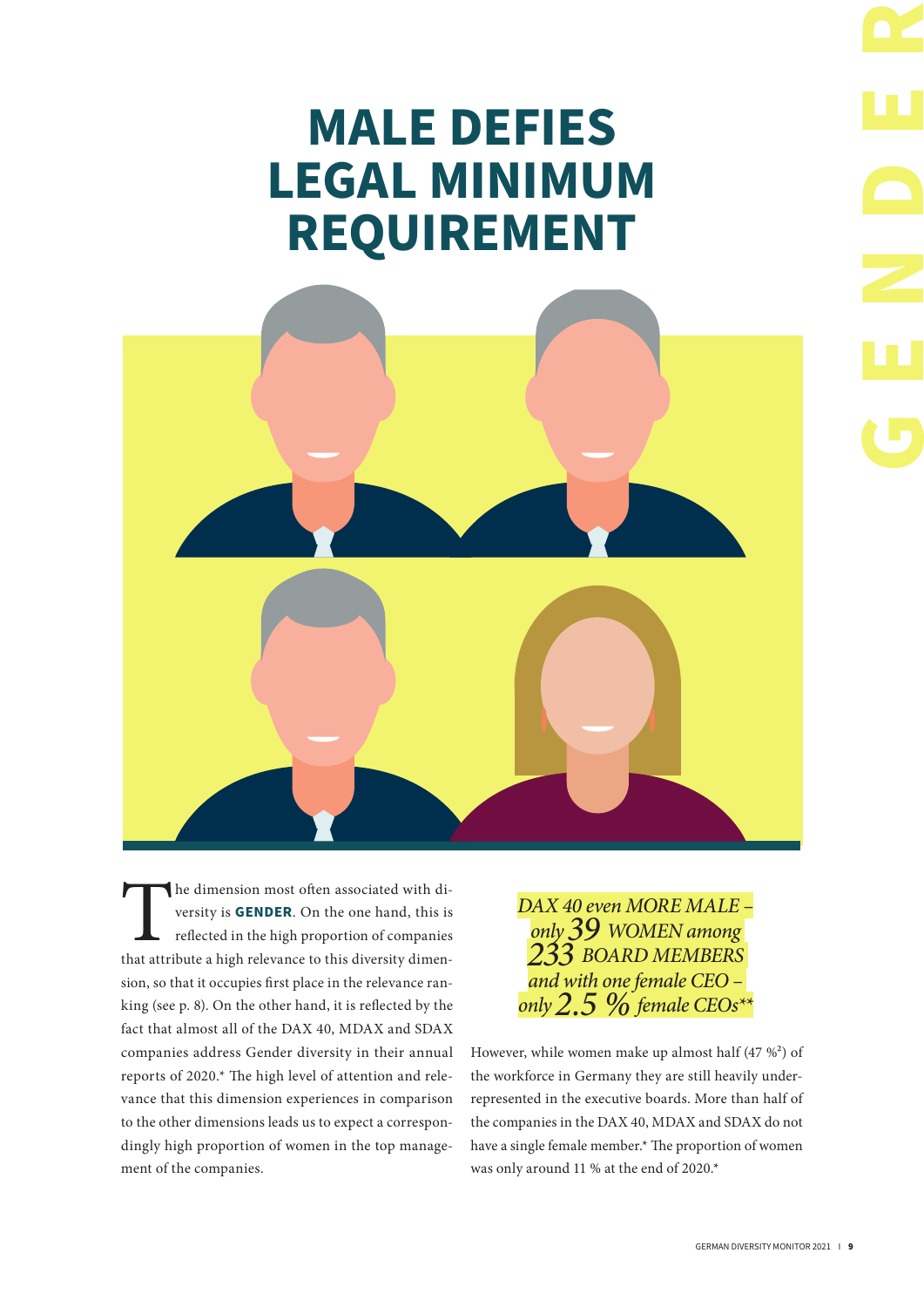



Even among the DAX 40 companies, only 39 of a total of 233 executive board positions are held by women. This is exactly where the Leadership Positions Act (FüPoG II), which came into force on August 12, 2021, comes into play. Currently, five of the 40 DAX companies - Brenntag SE, Deutsche Wohnen SE, HelloFresh SE, MTU Aero Engines AG and Sartorius AG - do not meet the required quota for women when FüPoG II comes into force.\*\* Linde plc also attracts negative attention due to the exclusive appointment of men to the Executive Board, which has been expanded from six to nine departments. The proportion of women in the DAX 40 is only 16.7 % \*\*. So even the quota of the strongest diversity dimension, **GENDER**, is very low.

#### *Extension to DAX 40 \*\**

*Since September 20th, Germany's leading share index has included 40 companies. The ten additional companies add another 41 board members, but only seven of them are women, none in CEO positions. Five of the 10 added companies have no women on the board at all.*

*The law stipulates that in future at least one woman must be represented on the executive boards of listed companies with equal co-determination if their executive board consists of more than three persons.*

TINAMÜLLER, CEO, DOUGLAS GMB

**GENDER**

*The history of Douglas is shaped by strong women. The support of women is part of our daily practice and a central cornerstone of our success. We have at least 50 percent women at all management levels, and the trend is rising. At the top management level, the proportion of women is 2/3 – unique for companies of our size. This makes us a pioneer in Germany. With a variety of formats and campaigns, we set an example against discrimination and for inclusion: For example, on International Women's Day, we create space for exchange, networking, and dialog with our #FORWARDfemaleLEA-DERSHIP initiative. As a member of the "Initiative Women into Leadership e.V.", we support women in their professional development. At the same time, we provide targeted support for female founding teams. Gender equality is a matter of course for us. We must live up to our role model function. This is the only way we can make a real conthe only way we can make a real progress. FüPoG II* 

 $\epsilon$ 



Based on FüPoG II, companies with four board positions only have to meet a quota of women of a maximum of 25 %. In companies with ten board positions, it is only 10 %! This means that the statutory requirement is far below the "critical mass"<sup>3</sup> of 30 %, above which women are no longer regarded merely as representatives of the female sex but can also contribute their competencies profitably. The legal regulation of the women's quota by FüPoG II therefore represents an important step toward achieving equal opportunities for the binary sexes. However, the full exploitation of the benefits of diversity is just as unsuccessful as an equal number of 50% women is guaranteed. **THE MALE DOMINANCE DEFIES THE LEGAL MINIMUM REQUIREMENT AND IS EVEN STRENGTHENED BY THE EXTENSION TO DAX 40.**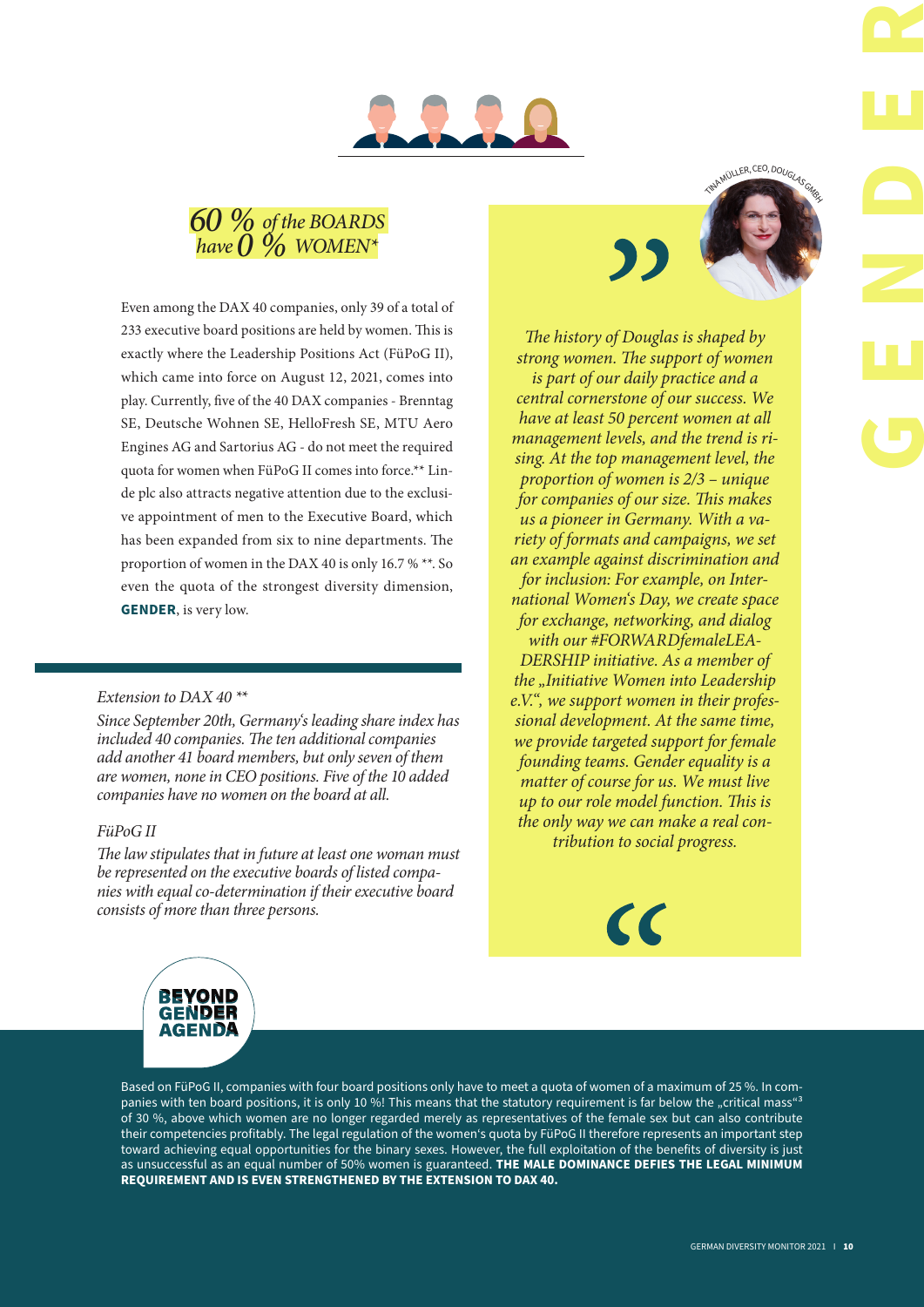# **PALE FACTS BEHIND COLORFUL RAINBOW FLAG**



Anyone who has followed the social debate on diversity and discrimination in the media and social networks in recent months could get the impression that **LGBT+** is currently the most relevant diversity and discrimination in the media and social networks in recent months could get the versity dimension in Germany. Everywhere the colorful rainbow flag could be seen as a symbol of empowerment and recognition of the LGBT+ community. This increase in the importance of **LGBT+** is also confirmed in the annual reports of the companies surveyed: While in 2015 not even 20 % of the companies examined communicated on

sexual orientation and gender identity, in 2020 it is almost half of the companies surveyed. Correspondingly, 40 % of the companies analyzed assess the relevance of **LGBT+** as  $m$ high" – respectable 7 % more than in the previous year. Against this background, it is all the more surprising that **LGBT+** only occupies last place in the planned recruitment of employees with different diversity dimensions. There is thus a significant gap between open diversity communication and the actual planned hiring of employees of diverse sexual orientation and gender identity.

**LGBT+**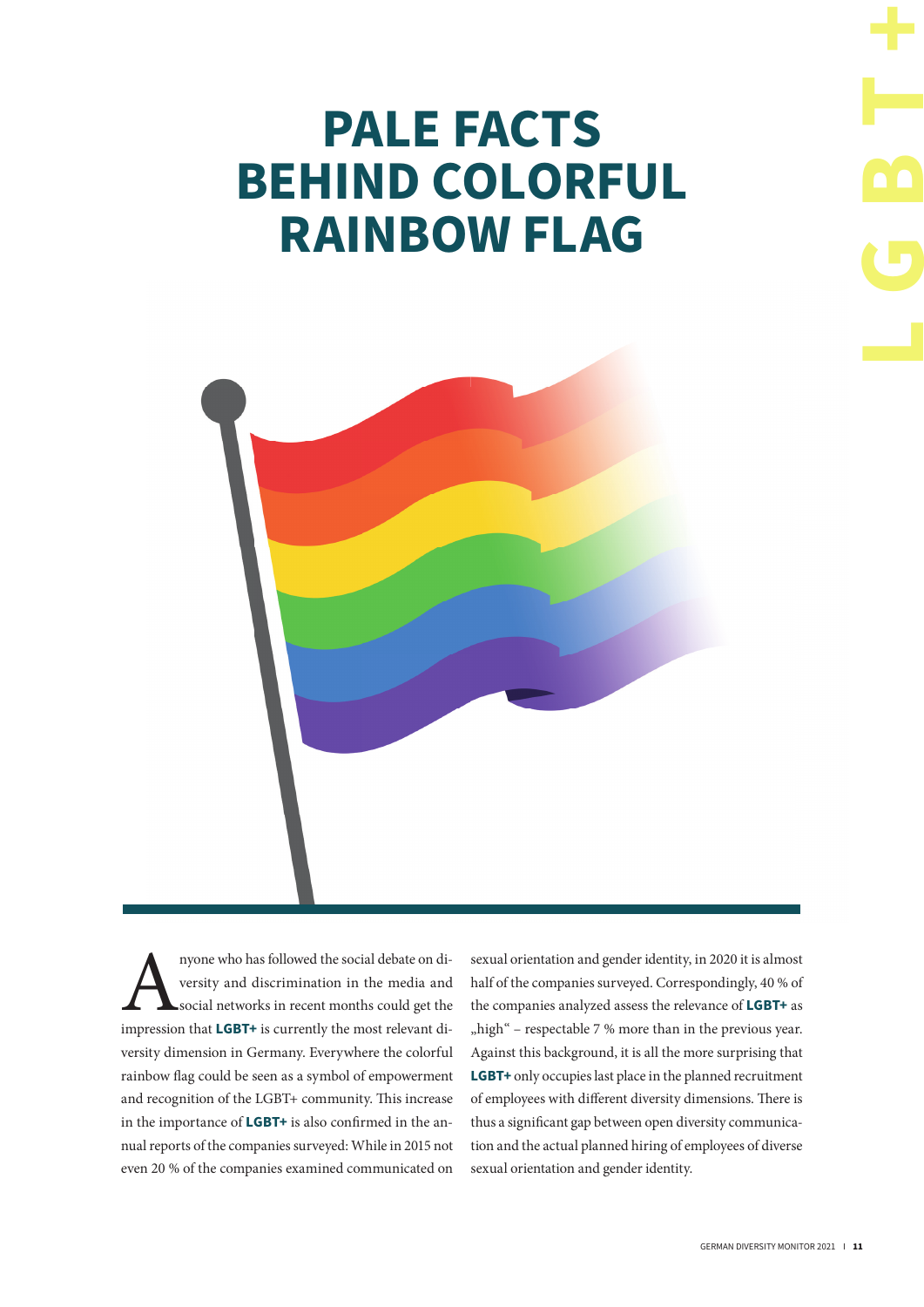*Although 40 % of the companies rate the RELEVANCE of LGBT+ as HIGH, less than 20 % offer specific measures for promotion* 

It also seems unambitious that only just under half of the companies planning to recruit specifically from the **LGBT+** community also use specific recruiting measures to address them. Less than one-fifth of the companies offer corresponding programs to promote employees of diverse sexual orientation as well as gender identity. And less than 10 % of the companies surveyed plan to introduce any measures at all.



*Deutsche Bahn sets colorful, loud, and visible signs for diversity and has strengthened its commitment to LGBTIQ\* in the Group strategy with the diversity initiative "Einziganders" (uniquely different). The diversity of our employees is a valuable asset for us and an asset for Team DB. For us, active support is not tied to campaign months. We work very closely with our*  LGBTIQ<sup>\*</sup> employee network "railbow" *throughout the year and help LGBTIQ\* colleagues to stand by their identity. For example, we enable participation*  in coming-out seminars, offer peer-to*peer counseling on the topic of "trans*\* *at work" and engage in close exchange with trans\* employees through a wide variety of formats. At job and career fairs, we introduce ourselves to the LGBTIQ\* community as an open-minded employer. We are also continuously committed to AIDS Aid. For us, pink*washing is a red rag. The flag of toler*ance, recognition, and appreciation flies with us every day.* FREED WITH CROSSON CONTRACT CORPORATION CONTRACT CORPORATION CONTRACT CORPORATION CONTRACT CONTRACT CONTRACT CONTRACT CONTRACT CONTRACT CONTRACT CONTRACT CONTRACT CONTRACT CONTRACT CONTRACT CONTRACT CONTRACT CONTRACT CONTR





The conspicuous presence of the colorful rainbow in corporate communications and marketing suggests a deceptive equality of people of different sexual orientations as well as gender identities. The reality of everyday corporate life is different: PALE FACTS BEHIND COLORFUL RAINBOW FLAG. Specific measures for the target group are rarely offered and implemented in a sustainable manner. This behavior further aggravates the situation for employees of diverse sexual orientations and gender identities. This is because their discrimination seems to be a thing of the past, while in reality little change has taken place. The gap between communicated ambition and actual improvement of the situation urgently needs to be bridged.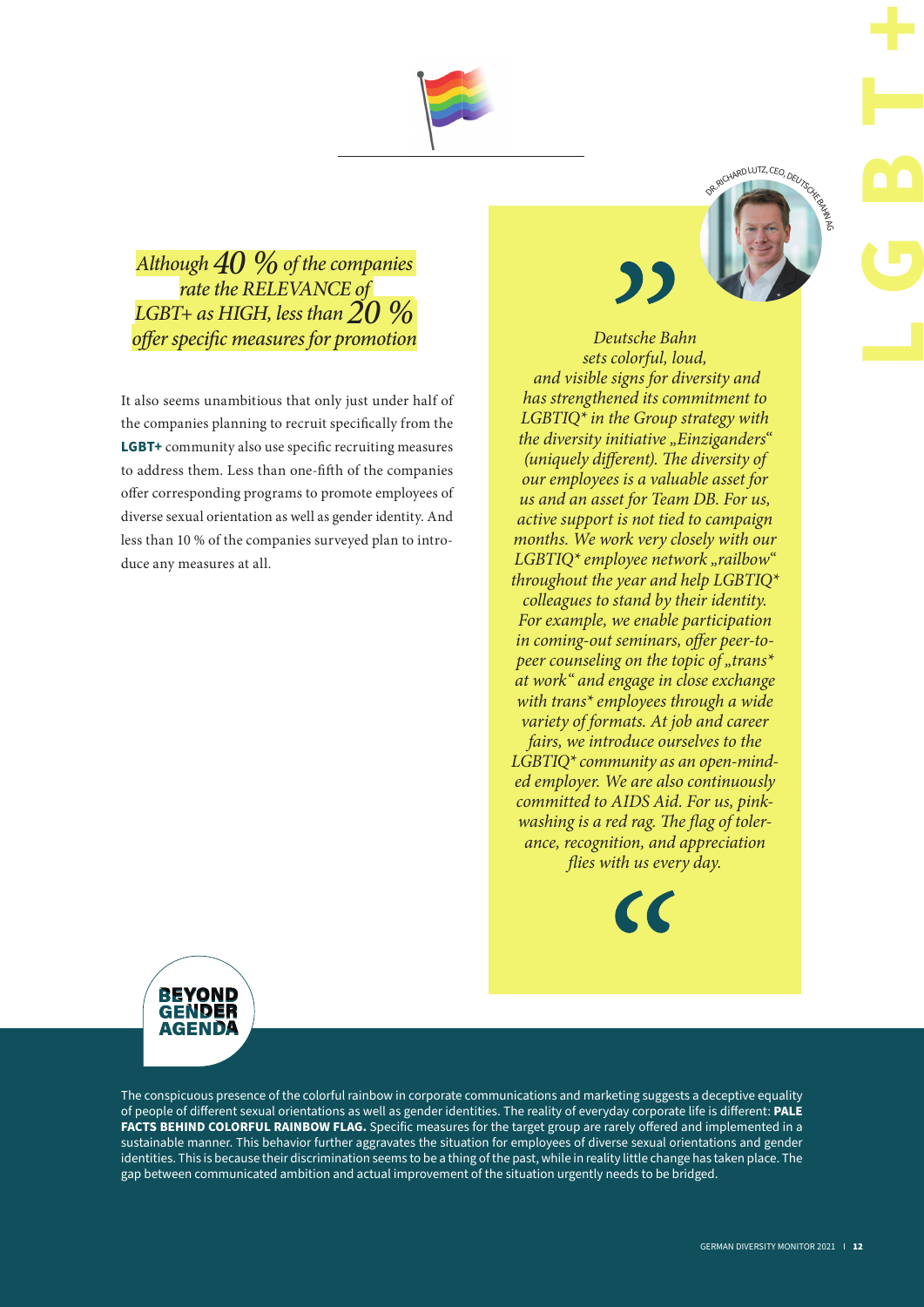### **DESCENT INTO INSIGNIFICANCE**

The Corona crisis has<br>
presented companies<br>
with many challenges<br>
and called for greater prioritizapresented companies with many challenges tion of corporate activities and investments. The resulting focus on certain diversity dimensions has hit the **DISABILITY** dimen-

*For OVER 30 % of the companies, the diversity dimension Disability is of only minor importance*

tion of the DAX 40, MDAX, SDAX companies.\* Compared to 2015, 5 % of the companies communicate less about disabilities in their annual reports.

Apart from **GENDER**, the dimension **DISABILITY** is the only diversity dimension that is sub-

sion particularly hard: For more than 30 % of the companies surveyed, the diversity dimension **DISABILITY** is only of minor importance – that is 20 % more than in 2020! This is also reflected in the diversity communicaject to legal regulations. However, the specified quota of employees with disabilities can be circumvented relatively easily and inexpensively by paying a compensatory levy for severely disabled people. This levy can be fur**DISABILITY**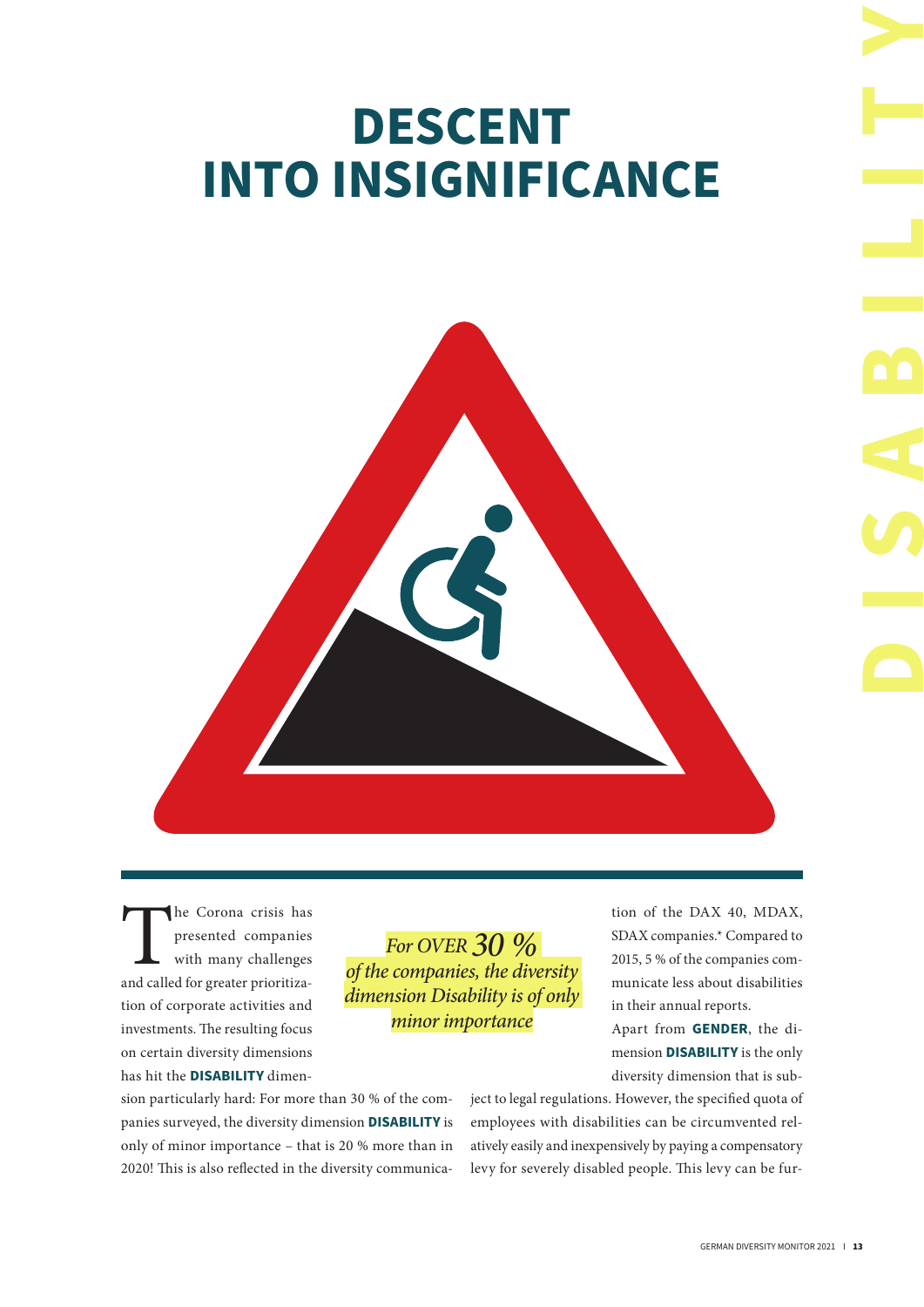

ther reduced by up to 50 % by assigning tasks to workshops for people with disabilities (WfbM) or workshops for the blind.

However, the workshops are being increasingly criticized because they generally employ people with disabilities below the legally applicable minimum wage and offer few development prospects. In this environment, people without disabilities only appear as superiors and supervisors.

But it is not only people with disabilities who are at a disadvantage when they are excluded from the primary labor market altogether. Companies also miss out on a major opportunity. Only about one-third of all companies surveyed currently use systematic internal data management for the diversity dimension **DISABILITY**. However, without knowledge of the number and requirements of employees with disabilities, companies cannot take targeted measures to integrate and promote them.



*There is no work that annot be done by a person with a disability. It used to be unthinkable that a woman could become a doctor or head of a company, today it is quite normal for most people. How long will it take before it is commonplace for all of us that someone with Down Syndrome teaches at university or a deaf journalist asks questions at the federal press conference? Once employers stop using the payment of the compensation levy to keep outstanding colleagues away, we can finally begin to work in a 21st century work environment. We can all only benefit from this, both humanly and economically.* GERMAN DIVERSITY MONDER (1997)<br>
The mythical come a<br>
next think able<br>
come teaches<br>
people.<br>
fore it is<br>
nalist asks<br>
alists asks<br>
alists asks<br>
people.<br>
gentle and the prince of the principal<br>
come teaches<br>
this, both<br>
lin

*Compensatory levy for severely disabled persons In Germany, companies with more than 20 workplaces are required to employ severely disabled people in at least 5 % of their positions. If they do not fulfill this quota, they must pay an annual compensatory levy to the Integration Office.*



Although people with disabilities can make a relevant economic contribution in companies, they are often excluded from participation. Companies shy away from the effort and expense involved in creating accessibility, e.g., through necessary training of the workforce or modification of buildings. The decreasing relevance of this diversity dimension is a frightening warning signal indicating that the German economy will continue to fail to put people with disabilities on an equal footing. This is not only discriminatory, but also raises the question of whether state regulation in the form of a Disability Equality Act, as it has been in force in Austria since 2016, is necessary due to the lack of self-regulation. People with disabilities must no longer be perceived as a burden, discriminated against, and their attitude perceived as charitable. It is high time to stop the **DESCENT INTO THE INSIGNIFICANCE** of people with disabilities as employees.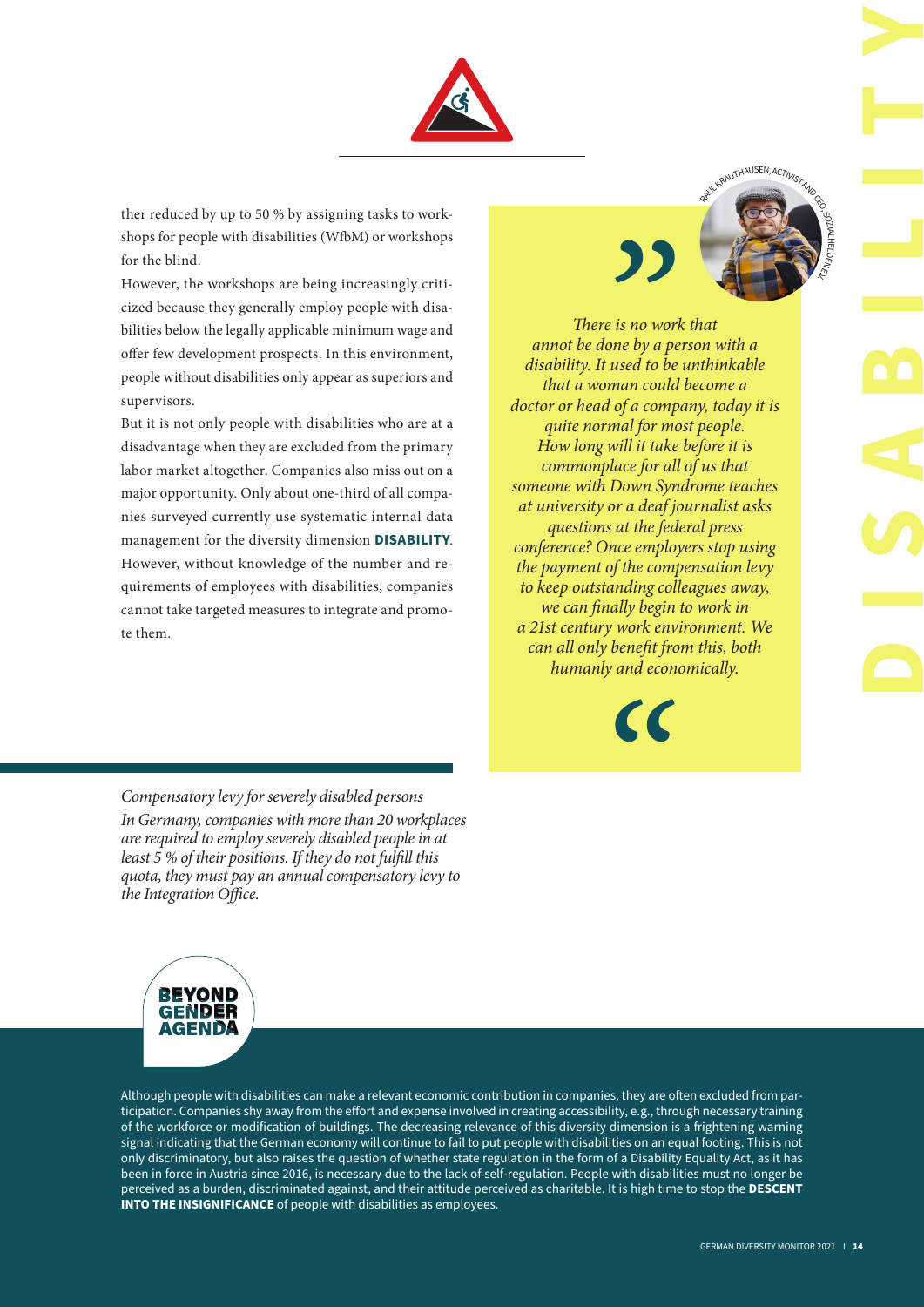# **OUT OF THE DIVERSITY DILEMMA**

*The results of this year's German Diversity Monitor are alarming: two small steps forward and one big step back. The diversity standstill is putting German companies under pressure to act. To fully exploit the potential and not lose further economic power, diversity must be recognized as an economic factor critical to success, be given appropriate responsibility within the company, be provided with resources, and be defined as a strategic corporate goal.*

#### **CEO IS RESPONSIBLE FOR DIVERSITY**

*The CEO is responsible for the economic performance of the company and thus also for the economic success factor of diversity. She/He must create the framework conditions for a successful diversity transformation of the company, be a role model, and personally take on the role of Chief Diversity Driver.*

#### **PROVISION OF RESOURCES CRITICAL TO SUCCESS**

*To achieve the ambitious goals of diversity transformation and promote an inclusive work environment, resources such as budget and personnel must be made available in critical amounts. The scope of diversity measures and management should be proportionate to the number of employees as well as the size of the company.*

#### **DETERMINATION OF AN AMBITIOUS DIVERSITY QUOTA**

*Companies should convert the legally prescribed women's quota into a selfcommitted diversity quota to actually be able to fill top management positions with people with the best qualifications, regardless of their background. In this context, individual diversity dimensions must not be discriminated in any way. The ambitious diversity goals should apply to all hierarchical levels, be measurable and published.*

*Despite the current diversity dilemma, companies should focus on the opportunities of diversity and initiate a comprehensive diversity transformation. The benefits will quickly outweigh the costs and will be appreciated by stakeholders in the early stages of the transformation.*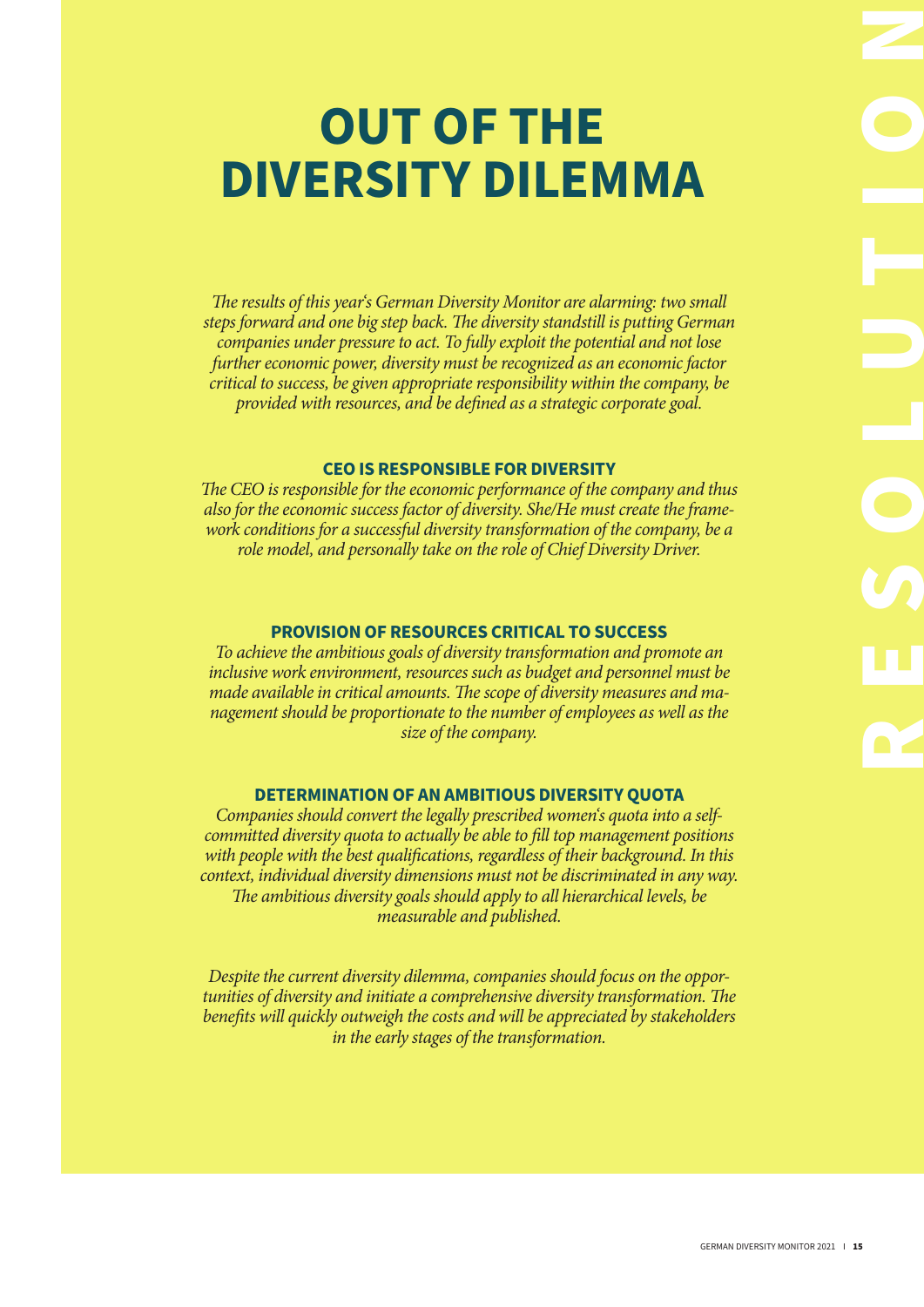# **VOICES FROM THE BOARD OF MANAGEMENT**

#### **WHAT IMPORTANCE DOES THE ECONOMIC SUCCESS FACTOR DIVERSITY HAVE FOR YOUR COMPANY?**



*"At Allianz, we are convinced, that a diverse workforce is key to high-performing teams, innovation, and creativity, as we can only understand and serve our customers best if we represent their diversity in our workforce. Our* **SUCCESS FAC-TOR FOR PROMOTING** *diversity are clear goals supported by transparency, passion and strong management commitment!"*

> **Renate Wagner, Member of the Board of Management, Allianz SE**



*"Diversity and participation are important for Deutsche Bank because they help us to be innovative - and that is the basis for sustainable growth and business. Innovation does not come from everyone thinking the same, from everyone having the same background. It arises from the competition of ideas and from different experiences, insights, and perspectives.* **AND FROM THE DESIRE AND THE FREEDOM TO INTRODUCE THIS DIVERSITY***."*

> **Christian Sewing, CEO, Deutsche Bank AG**



*"***DIVERSITY AND INCLUSION** *are very important to Bayer because they are crucial building blocks for our long-term success. An inclusive organization where people with different backgrounds and experiences are enthusiastic to contribute creates the environment needed for future growth. Creative brainstorming drives innovation, open and transparent communication improves effectiveness and productivity, and a caring yet stimulating work environment attracts and engages the best talent."*

> **Sarena Lin, Chief Transformation and Talent Officer, Bayer AG**



*"We are 9,000 people from over 100 countries in 60 locations worldwide. For us, recognizing people in all their diversity is not only an ethical imperative; it is also crucial for our economic performance.* **DIVERSITY MEANS MORE THAN NATIONAL ORIGIN AND CULTURE***; it in-*

*cludes not only social background and educational history, but also sexual orientation, individual character and much more. And only those who appreciate and encourage this in their workforce will also do justice to the diversity of their customers and remain innovative as a company."*

**Dr. Theodor Weimer, Chairman of the Executive Board, Deutsche Börse AG**